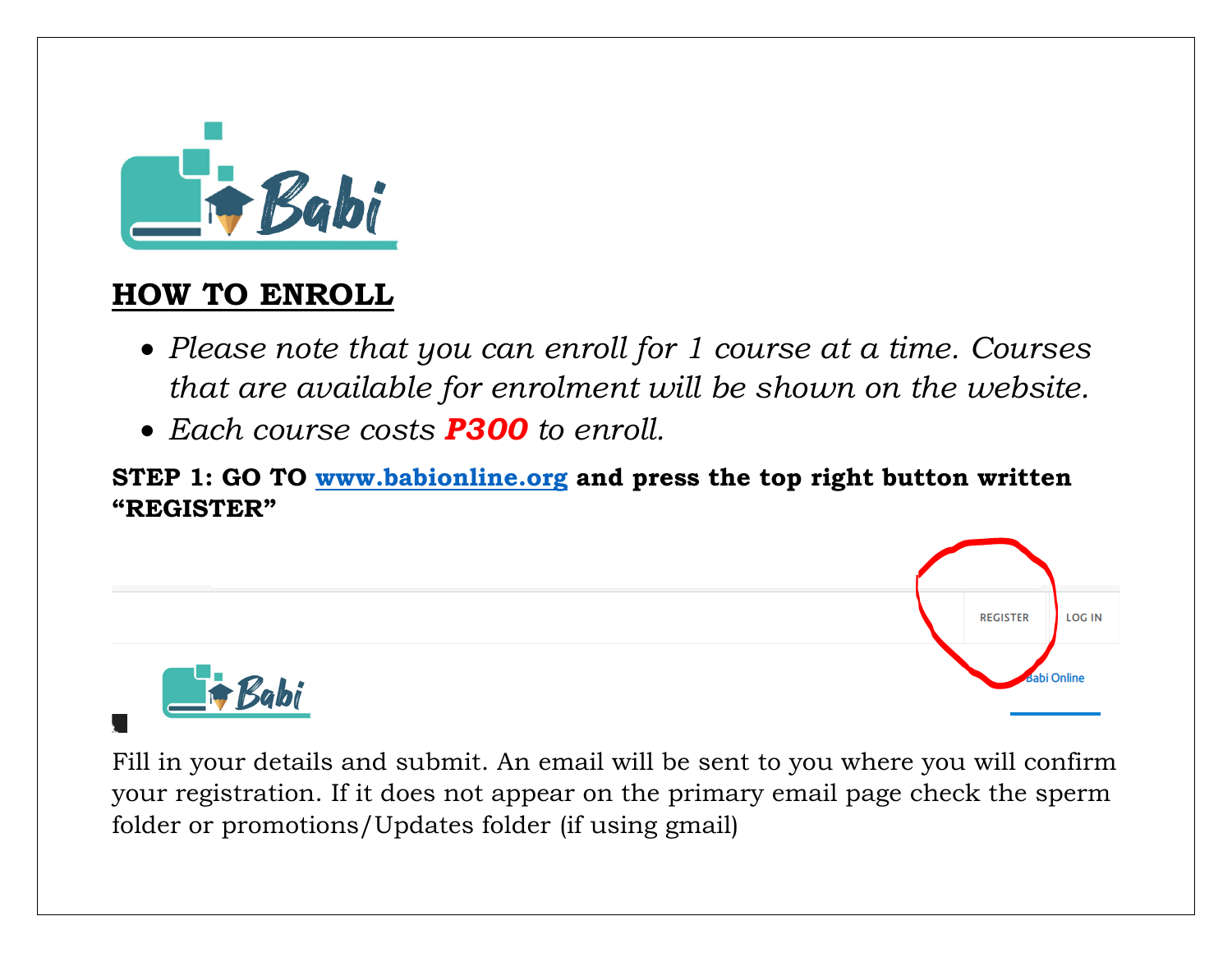#### **STEP 2: MAKE A P300/COURSE PAYMENT THROUGH THE FOLLOWING:**

- CASH SEND AND INSTANT MONEY (MASCOM; +267 74135861)
- EWALLET & CASH VOUCHER (ORANGE; +267 76968062)
- PAY TO CELL (+267 76408115) NB: DO NOT FORGET TO SAVE YOUR PROOF OF PAYMENT

## **STEP 3: CLICK ON THE LINK** https://forms.gle/Yr7v16M6kW5znA2J8 **TO FILL OUT A FORM WITH YOUR DETAILS. YOU WILL BE ABLE TO CHOOSE THE COURSE YOU ARE ENROLLING FOR THROUGH THIS LINK.**

*For Diploma Students make sure you scan your certificate to attach to the form.*

## **STEP3: A CONFIRMATION EMAIL WILL BE SENT TO YOU TO CONFIRM ENROLMENT TO A COURSE**

YOU ARE READY TO LEARN!!!!!!!!

#### **FOR ONINE PAYMENT**

Step1: Register as step1 above.

Step2: Browse to the course you want to enroll for